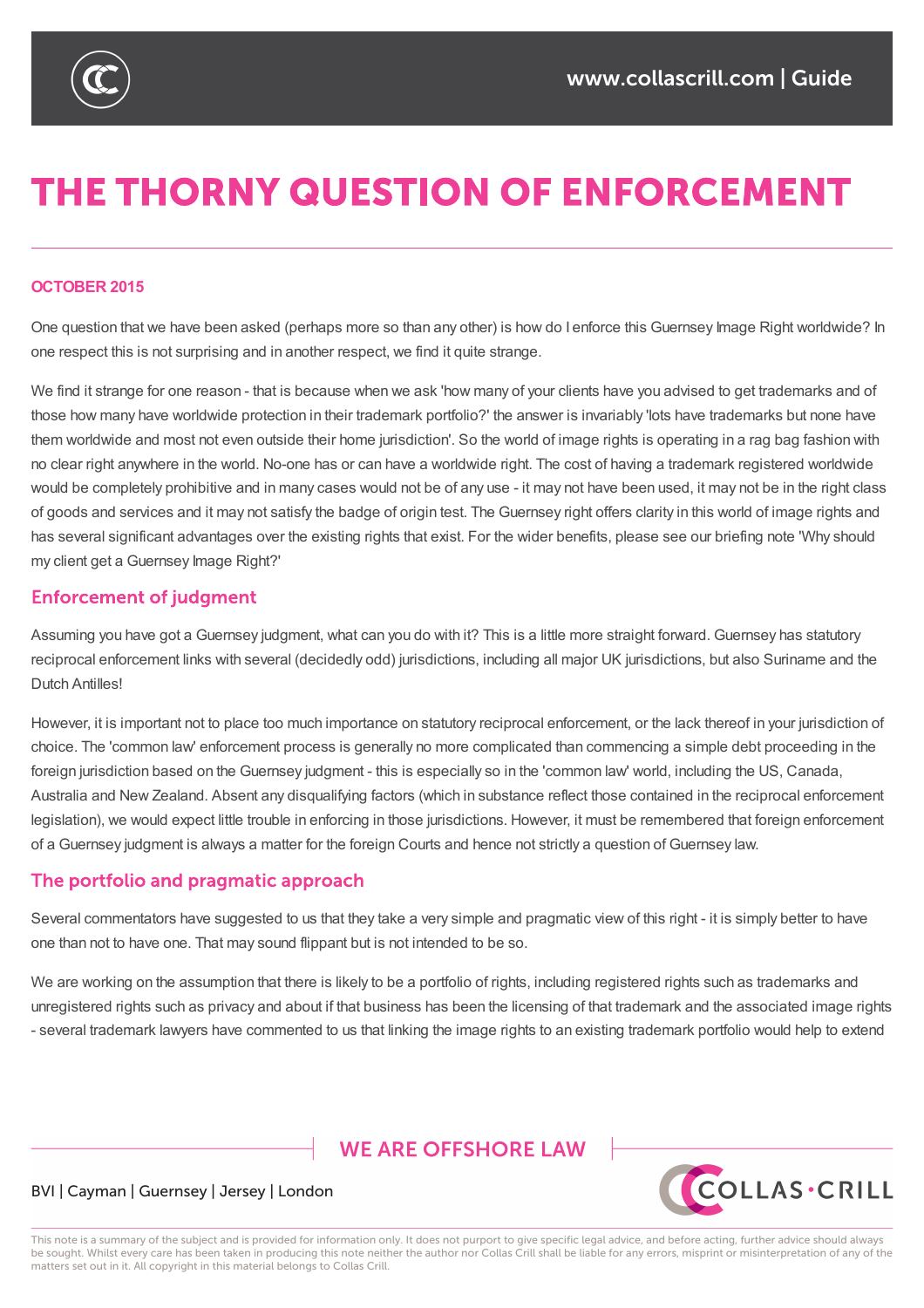

the scope of that portfolio but also would assist if there was a trademark infringement. Such arguments range from the extremely technical use argument to the simple view that it is another registered right to include in the bundle - this range of views strays beyond the scope of Guernsey law and is a question of the home jurisdictions laws.

It is also relevant to consider how this might play out in a privacy, confidentiality or even copyright infringement claim. My reading of the Douglas y Hello case suggests that it was relevant to see the lengths that Michael and Catherine had gone to in order to keep their wedding private. Iwonder whether it might not be helpful in a similar case to demonstrate that this type of individual had gone to all lengths that they had to protect their image. While the court may end up saying that it is Guernsey so it means nothing here, they may also say 'well you didn't register your rights inGuernsey, the only place in the world that you can so you can't really take them that seriously or value them that highly.' Iwouldn't want to be on the end of that judgment!

### **Conclusion**

We are not saying that this Guernsey right is a silver bullet for worldwide protection without restriction. That would be daft and ignorant. However, we do believe that this right may provide a range of interesting alternatives that have until recently not existed. For a moderate cost, it seems that having this option is much better than not having it. I never did find out what the Queen of Spain would have to be paid or why my wife was looking up the online dating agency though!

### **Jurisdiction**

The question of jurisdiction is a tricky one. Although the authorities seem relatively colourful (covering the field from Mozambique to Storm Troopers), this involves some fairly arid debates of private international law. Essentially, there are two questions:

one than not to have one. That may sound flippant but is not intended to be so.

- First, when will the Guernsey Court exercise jurisdiction?
- Second, can and would a foreign court (say in the jurisdiction where the infringer has valuable assets) recognise and enforce the Guernsey Image Right itself?

**Guernsey Court follows** general common law principles, paying particular regard to English jurisprudence

As to the first question, the Guernsey Court follows general common law principles in this area, paying particular regard to English jurisprudence. As such, it is likely to follow principles established under trademark infringement on the internet, by way of example. As the Guernsey Image Right is more similar to a trademark than to copyright, some commentators have suggested that those principles are more likely to enable the Guernsey courts to take jurisdiction. In the case of a foreign defendant, the Court will look for a jurisdictional 'hook' to assume jurisdiction over the matter. We think there are a number of bases that the Court might rely upon (including that damage to the right will be "suffered" inGuernsey). The Court will then consider whether Guernsey is clearly the most appropriate jurisdiction to hear the dispute. As a general comment, the Guernsey Court does seem to take a fairly expansive attitude to its own jurisdiction.

As to the second question, the aforementioned Storm Trooper decision (Lucasfilm v Ainsworth) has been suggested by some commentators to provide the basis for an argument that foreign Courts, or at least those that follow English common law principles,

# **WE ARE OFFSHORE I AW**



### BVI | Cayman | Guernsey | Jersey | London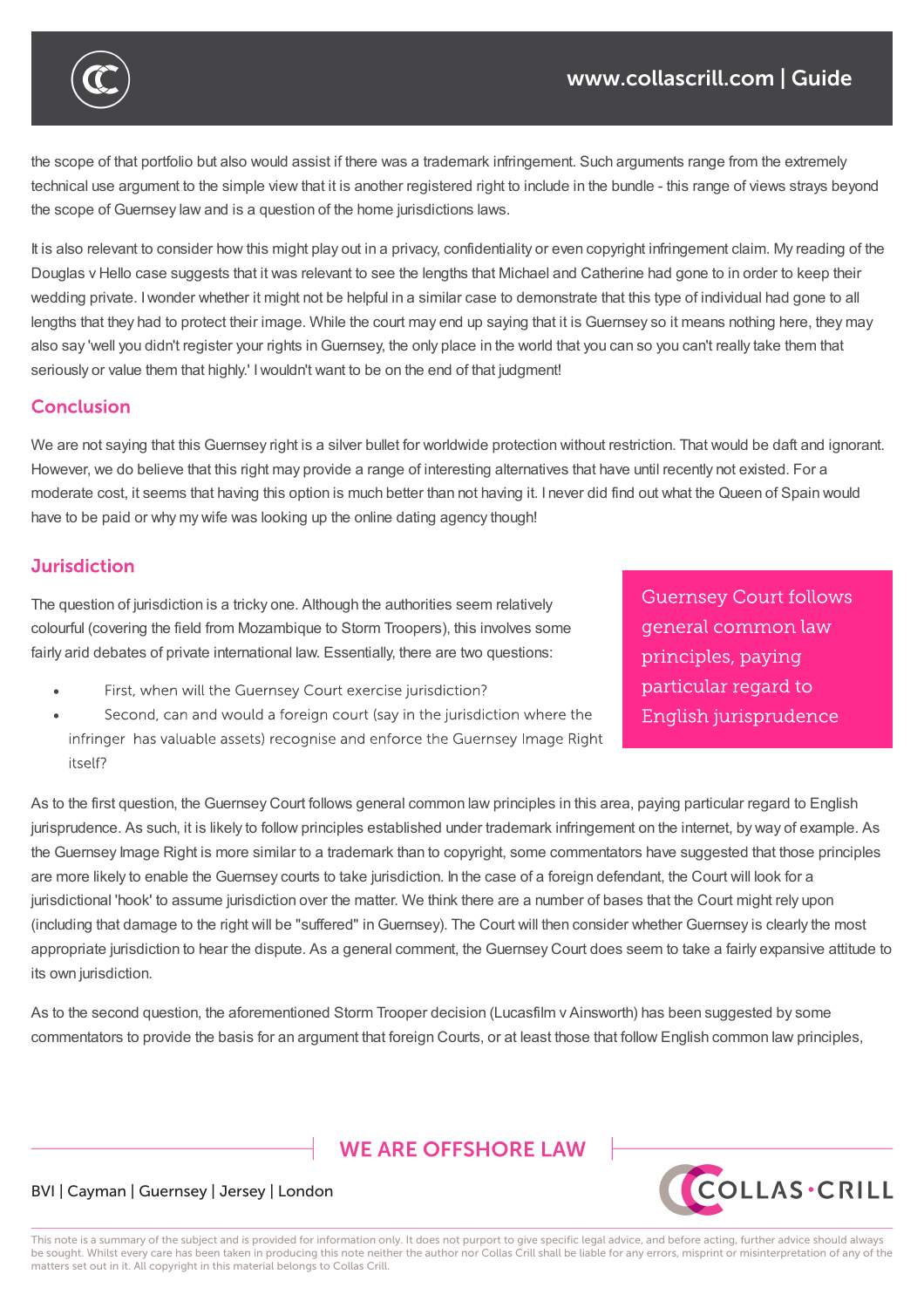could recognise and enforce Guernsey Image Rights. This is an interesting (to some of us, anyway) and developing area of law - the commentary is certainly a bold step. Whilst we think that private international law generally is certainly moving in the direction of universal recognition of such rights, whether we have reached this stage yet is something that can only be determined on a case by case basis.

As to the second question, the aforemention  $\mathcal{L}$  is a suggested by some suggested by some suggested by some commentators to provide the basis for an argument that foreign Courts, or at least those that follow English common law principles,

appropriate jurisdiction to hear the dispute. As a general comment, the Guernsey Court does seem to take a fairly expansive attitude to

### **Ashley Madison and the queen of Spain**

 $\sqrt{a}$ 

My wife recently sent me a link to a Daily Mail article for a dating agency. There were two problems with this - one that she was sending me a link to a dating agency and secondly I could not work out whether it was for her benefit or mine - fortunately she had spotted my current favourite example of an image right infringement and how it might work in practice.

The story was that an online dating agency, Ashley Madison, had a picture of the Queen of Spain draped over a topless bloke with a strapline that gave us all some hope - it said 'Life is too short - Have an affair. With Ashley Madison, you'll never need to sleep alone.' Now call me a prude but it seems pretty punchy to link the Queen of Spain to that.

The Queen of Spain does not have a Guernsey Image Right but it got me to thinking about what would happen if she did. I could very clearly see that image on the internet inGuernsey and could, had Iwanted to, logged on and got myself a date on my next trip to the US! It seems to me that Ashley Madison would have had to have paid an awful lot to the Queen of Spain to use her image in this way - if indeed they could have ever afforded it. It also seems to me that it is pretty morally prejudicial for her to be linked with this website in this way. I think that there was supposed to be some commentary on the state of her marriage.

Now some of you may say that the royalties for her to licence her rights in Guernsey would only have been limited - she might disagree and the Mastercard advert springs to mind - somethings are just priceless. In any event, it is a flagrant abuse of her image and, in this circumstance, the Guernsey courts would have had the power to award additional damages. It strikes me that she might well have preferred to have a Guernsey Image Right to have had the option. Under the current laws, she had no options.

The Guernsey Image Right grants much wider protection than any other current form of intellectual property in the field of image rights and personal branding. Like any form of IP, it is, of course, a territorial right. So, while trademarks have the potential for worldwide protection, they are very narrow in this field of image rights and personal branding. The Guernsey Image Right is, by comparison, much wider in scope of protection but potentially much more limited in terms of territorial scope. The combination of a decent trademark portfolio and a Guernsey Image Right is, however, a potent combination.

While some commentators have suggested that this right is a silver bullet for worldwide enforcement, we are much more cautious and do, of course, accept that there are some limitations in this right's application. In this note we set out some of the interesting points in the new law and why we consider that this new right should be seen as an additional and important tool in the armoury for potential enforcement.

The Guernsey Image Right grants much wider protection than any other current form of intellectual property in the field of image rights and personal branding

# **WE ARE OFFSHORE LAW**



### BVI | Cayman | Guernsey | Jersey | London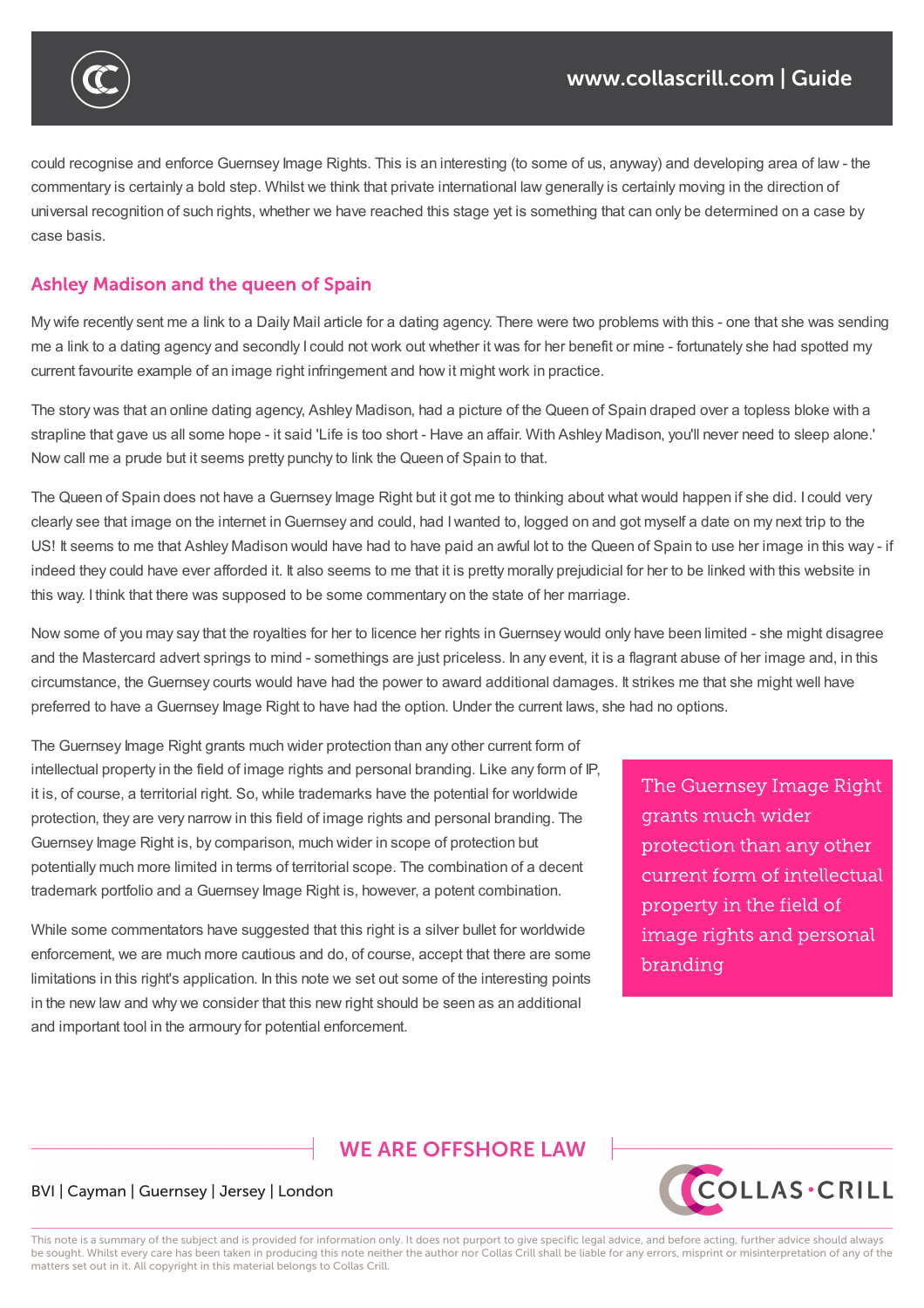

### **Starting point**

The starting point is that an image right is infringed by the use of an image for a commercial purpose or financial benefit without consent. The test of infringement is similar to the test for trademarks where the image is identical or similar and there is likelihood of confusion. The test is also similar to trademarks such that there is an infringement where the image is identical or similar and it takes unfair advantage of the image. Additionally, the image is infringed if that use without due cause is detrimental to the value of that registered personality or the images. This reference to value goes wider than the traditional trademark principles. There are tests to ensure that only protected images can be infringed which centre around distinctiveness and value although where the image is registered the presumption is that such tests are satisfied.

enforcement, we are much more cautious and do, of course, accept that there are some

### Is it just damages?

While there are certain fair dealing limitations and some restrictions on the damages available, an infringement is generally actionable by the proprietor (or in certain cases a licensee) of an image right. All relief by way of damages, injunctions, accounts or otherwise is available to the party bringing the action.

When awarding damages, the award shall be appropriate to the actual prejudice suffered. All relevant factors shall be taken into account including lost profits suffered and unfair profits made. Interestingly, elements other than economic factors, including the moral prejudice suffered caused by the infringement can also be taken into account. This is significantly wider than the principles established under trademark law and takes the scope for damages substantially beyond pure economic loss. More similarly to trademark principles, damages may also be awarded on the basis of the royalties or fees which would have been due had the defendant obtained a licence.

Further, the court has the power to award additional damages depending on the flagrancy of the infringement and any benefit accruing to the defendant by reason of the infringement. This wording takes its origin from section 97 of the UK Copyright legislation and hence will benefit from what limited case law there is on this point.

We are often asked if a client was able to bring a successful claim for infringement whether such a claim would be limited to the damages suffered inGuernsey - we consider that there is the potential for such a claim to be much wider - not least because of this concept of moral prejudice and the ability to award additional damages. The combination seems to us to take us potentially beyond the pure economic loss that may have been suffered in Guernsey - which, of course, may be limited although see below for the Queen of Spain!

# **WE ARE OFFSHORE LAW**



### BVI | Cayman | Guernsey | Jersey | London